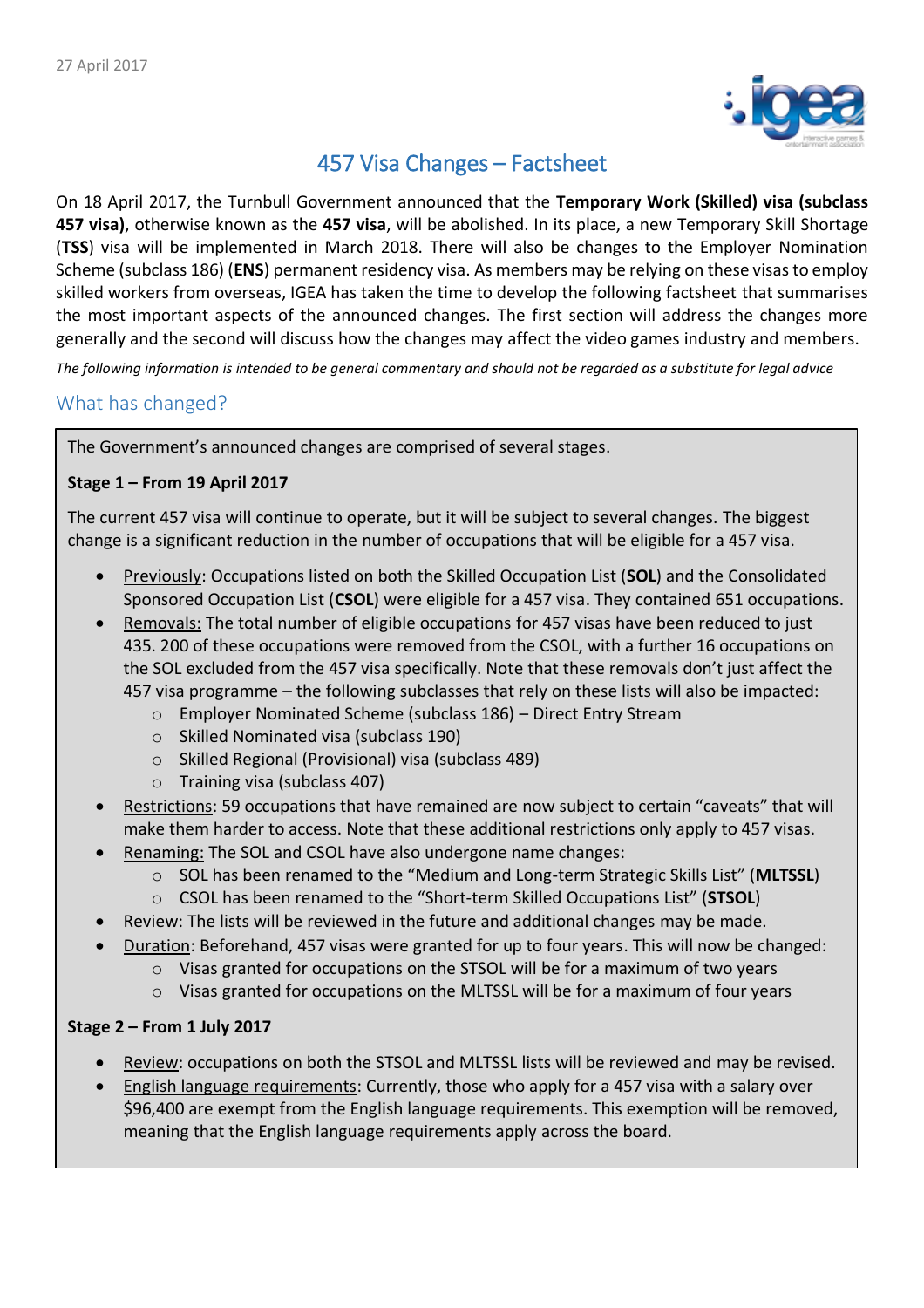

• Criminal record: it will become mandatory for penal clearance certificates to be provided to obtain a 457 visa, so that criminal records are checked.

## **Stage 3 – by 31 December 2017**

- Tax File Number (**TFN**) collection: The Department of Immigration will begin collecting TFNs for employer sponsored migrants, including 457 visa holders, to determine whether holders are paid less than their nominated salary.
- Sanctions: The Department will also begin publishing the details of businesses who are sponsoring migrants and fail to meet their legislative obligations.

## **Stage 4 – From March 2018**

This phase contains the next big suite of changes, including the abolishment of the 457 visa.

- 457 visa abolished: The 457 visa as we know it will be completely abolished. The visa will be replaced with the Temporary Skill Shortage (**TSS**) visa.
- TSS visa: The TSS visa will have two different application streams:
	- o *Short-term stream*: Short-term stream visas will be issued for up to a maximum duration of two years and will be based on the STSOL list.
	- o *Medium-term stream*: Medium-term stream visas will be issued for up to a maximum duration of four years and will be based on the MLTSSL list.
- Criteria: There will be a set of criteria that apply equally to both short-term and medium-term stream visas, with additional criteria then applying to the streams separately.
	- o *General criteria:* Applications under both streams must comply with the following:
		- Applicants must have at least two years' relevant work experience.
		- Applicants must obtain a penal clearance certificate (criminal record checks).
		- Employers must conduct labour market testing, to ensure the local job market doesn't contain readily available citizens or permanent residents who are qualified and experienced for the job.
		- **Employers must pay the Australian market salary rate, while ensuring they** meet the Temporary Skilled Migration Income Threshold salary of \$53,900.
		- Employers must undergo a non-discriminatory workforce test to ensure they are not actively discriminating against Australian workers.
		- Employers are subject to a strengthened training requirement to ensure they contribute towards training Australian workers.
	- o *Short-term stream criteria:* Short-term visas will include the following criteria:
		- There will only be capacity for one visa renewal onshore, which means that the stream will not allow for permanent residency pathways.
		- **English language test requirements.**
		- A genuine temporary entrant requirement.
	- o *Medium-term stream criteria:* Medium-term visas will include the following criteria:
		- There will be capacity for visa renewal onshore and pathways for permanent residency after three years.
		- Slightly stricter English language test requirements.



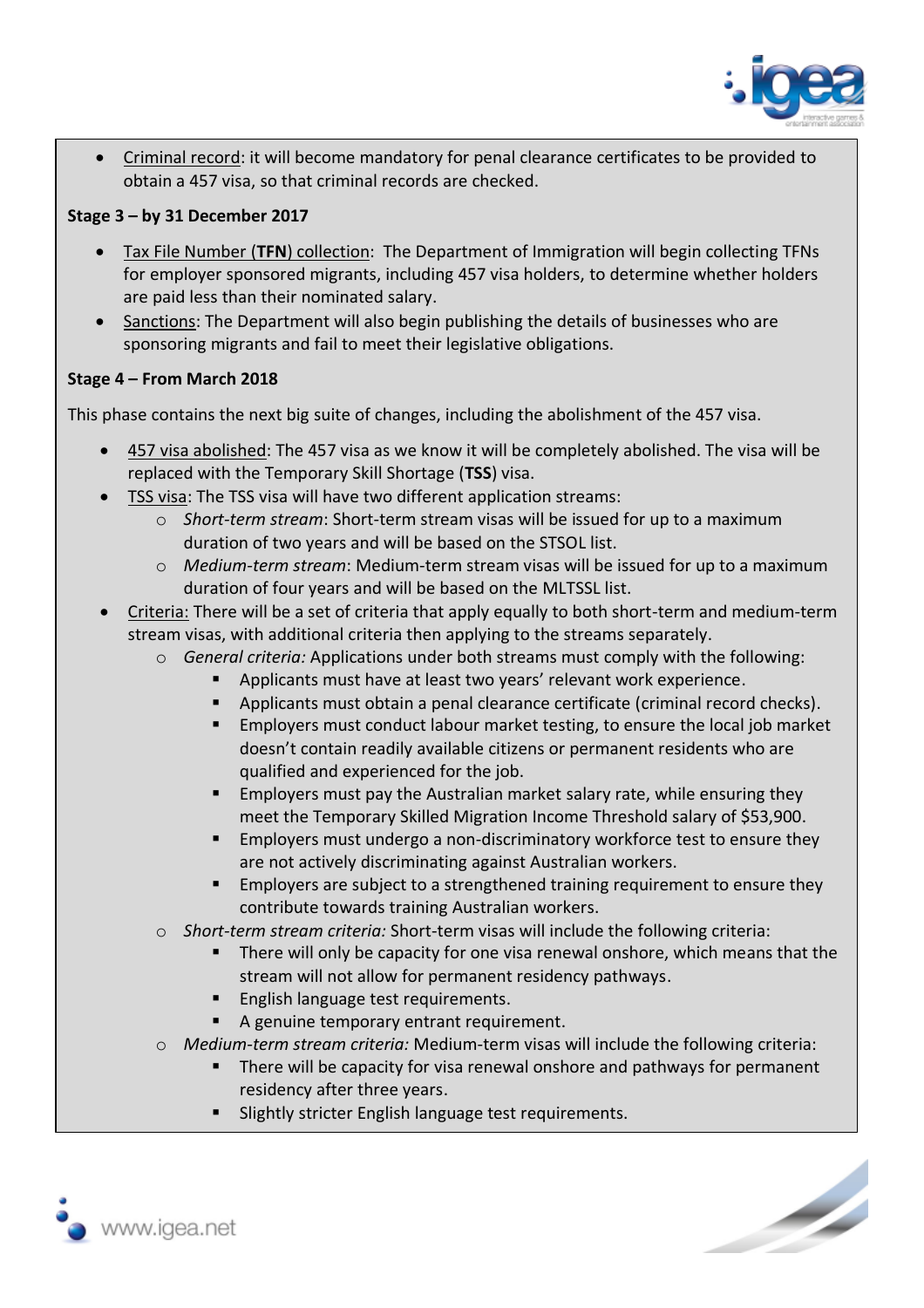

## How will this affect members and the wider video games industry?

#### **Who exactly will be affected?**

- These changes will impact any members or other businesses that have used or will use the 457 visa programme to hire overseas workers to fill skill shortages. They will also affect prospective workers that are looking to work in Australia on a 457 visa.
- Specifically, the 457 visa changes will impact the following groups in the games industry:
	- o Current 457 visa holders (least impacted, see below)
	- $\circ$  Businesses currently sponsoring 457 visa holders (least impacted, see below)
	- o Current 457 visa applicants (with pending visa applications on or after 19 April 2017)
	- o Businesses looking to sponsor overseas workers on 457 visas (on or after 19 April 2017)

#### **Current 457 visa holders and sponsoring businesses**

- Existing 457 visas will continue to remain in effect.
- Workers that currently hold a 457 visa will be least affected by these changes. The changes only really impact future applicants for 457 visas or anyone whose 457 visa application is still pending by 19 April 2017.
- However, there is a slight exception to this:
	- $\circ$  If current holders of 457 visas either apply for a further 457 visa, change their occupation or change their employer, they will be subject to the changes.
	- o The most impactful change will be the removal of the over 200 occupations from the eligibility lists. If current 457 visa holders find that their occupation has been removed from the STSOL or MLTSSL (**see below**), they will not be able to apply for a further 457 visa, change their occupation or change their employer.

#### **Removal of occupations from the eligibility lists**

- The most impactful change will be the removal of the over 200 occupations from the STSOL and MLTSSL eligibility lists.
- Anyone looking to be employed in the local games industry on a 457 visa (and the abovementioned visas based on the same lists) will not be able to do so for any of the removed occupations. Businesses will also be unable to sponsor and hire workers to fill these positions.
- The following occupations that were removed from the lists will likely be the most relevant for members and the games industry, although members are encouraged to read the [entire list](https://www.border.gov.au/Trav/Work/Work/Skills-assessment-and-assessing-authorities/skilled-occupations-lists/removed-skilled-occupations) of removed occupations for themselves:
	- o Human Resource Adviser
	- o Intellectual Property Lawyer
	- o Intelligence Officer
	- o Market Research Analyst
	- o Multimedia Designer
	- o Policy & Planning Manager
	- o Policy Analyst
	- o Procurement Manager
	- o Public Relations Manager



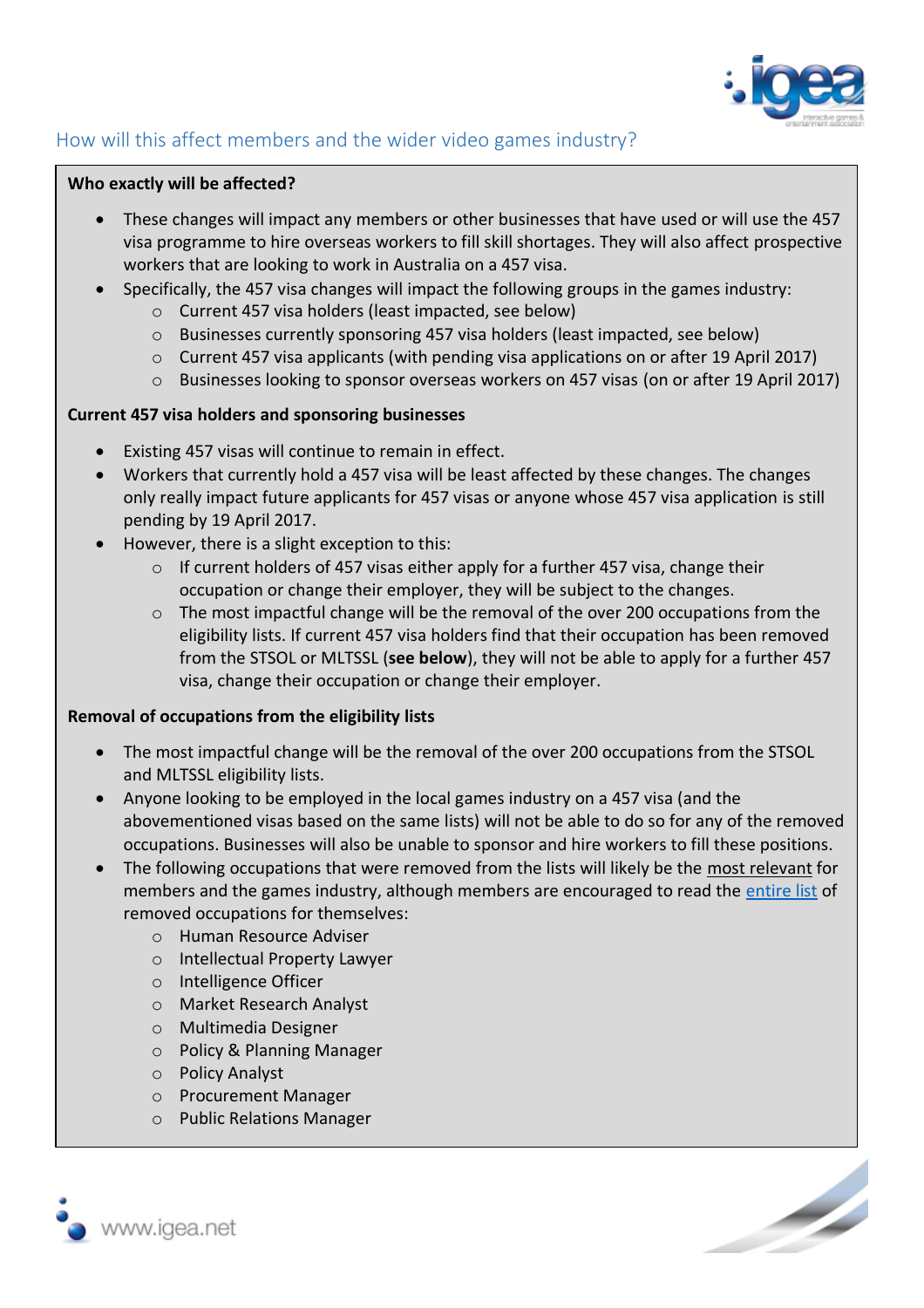

- o Retail Buyer
- o Web Developer
- o Workplace Relations Advisor
- These removals apply to anyone who applies for a 457 visa on or after 19 April 2017 and to those who have a pending 457 visa application after this date (even if they applied before the changes were announced).
	- $\circ$  Anyone who applied for a 457 visa before these changes and did not have their application approved before their occupation was removed, they can now no longer be approved. Both the visa applicant and sponsoring business may be eligible for a refund.
- If you have any current 457 visa holders that were employed based on the above occupations, have sponsored any overseas workers for the above occupations but their application was still pending on 19 April, or were looking to hire overseas workers based on these removed occupations, you should contact the Department of Immigration or an immigration specialist.

## **Changes to the offering of the 457 visa (and TSS visa)**

- The next impactful change is to what a 457 visa now offers to successful applicants and also what a TSS visa will offer to successful applicants next year.
	- $\circ$  Importantly, applicants or businesses looking to rely on occupations listed on the STSOL for visa applications will be most impacted here.
- Duration of visas:
	- $\circ$  Before these changes, occupations that were listed on the STSOL (previously the CSOL) could be granted 457 visas for up to four years.
	- $\circ$  Now, occupations listed on the STSOL will only be able to access a maximum two-year visa, both for the current 457 visa programme and next years' TSS visa.
- Permanent residency:
	- o Before these changes, occupations that were listed on the STSOL (previously the CSOL) were provided with pathways for permanent residency.
		- While it does still seem that 457 visas granted until March 2018 will provide pathways for permanent residency for occupations listed on the STSOL, **we cannot confirm this** as the information released by the Government on this point has been very vague. It has not been specifically confirmed either way.
		- **EXT** If this is something that concerns or affects you, we highly suggest that you seek out the advice of an immigration specialist.
	- $\circ$  Nevertheless, when the TSS visa comes into effect in March 2018, visas granted for occupations on the STSOL will not provide pathways for permanent residency. This will only occur for occupations listed on the MLTSSL.
- Occupations affected: there are 268 occupations listed on the [STSOL](https://www.legislation.gov.au/Details/F2017L00450) (scroll down to schedule 2) that will be impacted by the changes, but here are the occupations that are likely to be the most relevant for the games industry:
	- o Advertising Manager
	- o Advertising Specialist



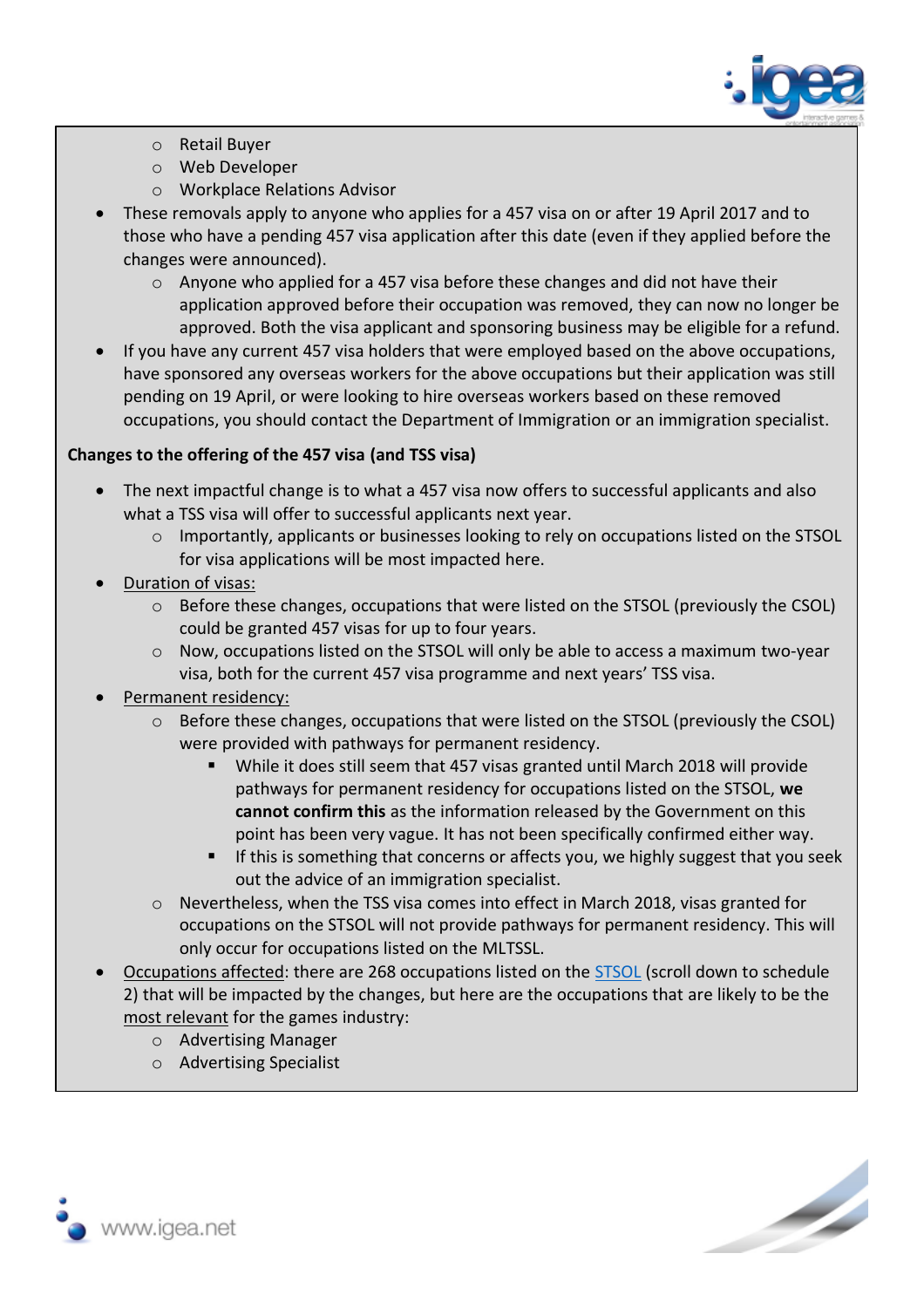

- o Chief Executive or Managing Director
- o Chief Information Officer
- o Company Secretary
- o Conference & Event Organiser
- o Contract Administrator
- o Corporate General Manager
- o Corporate Services Manager
- o Customer Service Manager
- o Database Administrator
- o Equipment Hire Manager
- o Facilities Manager
- o Film & Video Editor
- o Finance Manager
- o Financial Investment Adviser
- o Financial Investment Manager
- o Graphic Designer
- o Human Resource Manager
- o Illustrator
- o Marketing Specialist
- o Multimedia Specialist
- o Network Administrator
- o Network Analyst
- o Program or Project Administrator
- o Public Relations Professional
- o Quality Assurance Manager
- o Sales & Marketing Manager
- o Software & Applications Programmers
- o Software Tester
- o Supply & Distribution Manager
- o Systems Administrator
- o Video Producer
- o Web Administrator
- o Web Designer
- If you are looking to hire overseas workers on a 457 visa for the above occupations, you should contact the Department of Immigration or an immigration specialist.

#### **Occupations now harder to access**

- There are now 59 occupations across both the STSOL and MLTSSL lists that have had their access to the 457 visa (and next years' TSS visa) restricted by certain "caveats".
- Prospective overseas workers and Australian game companies will be unable to rely on either the 457 or next years' TSS visa for these positions unless they meet the listed requirements.
	- o These caveats concern matters such as minimum salary, years of relevant experience and annual turnover.

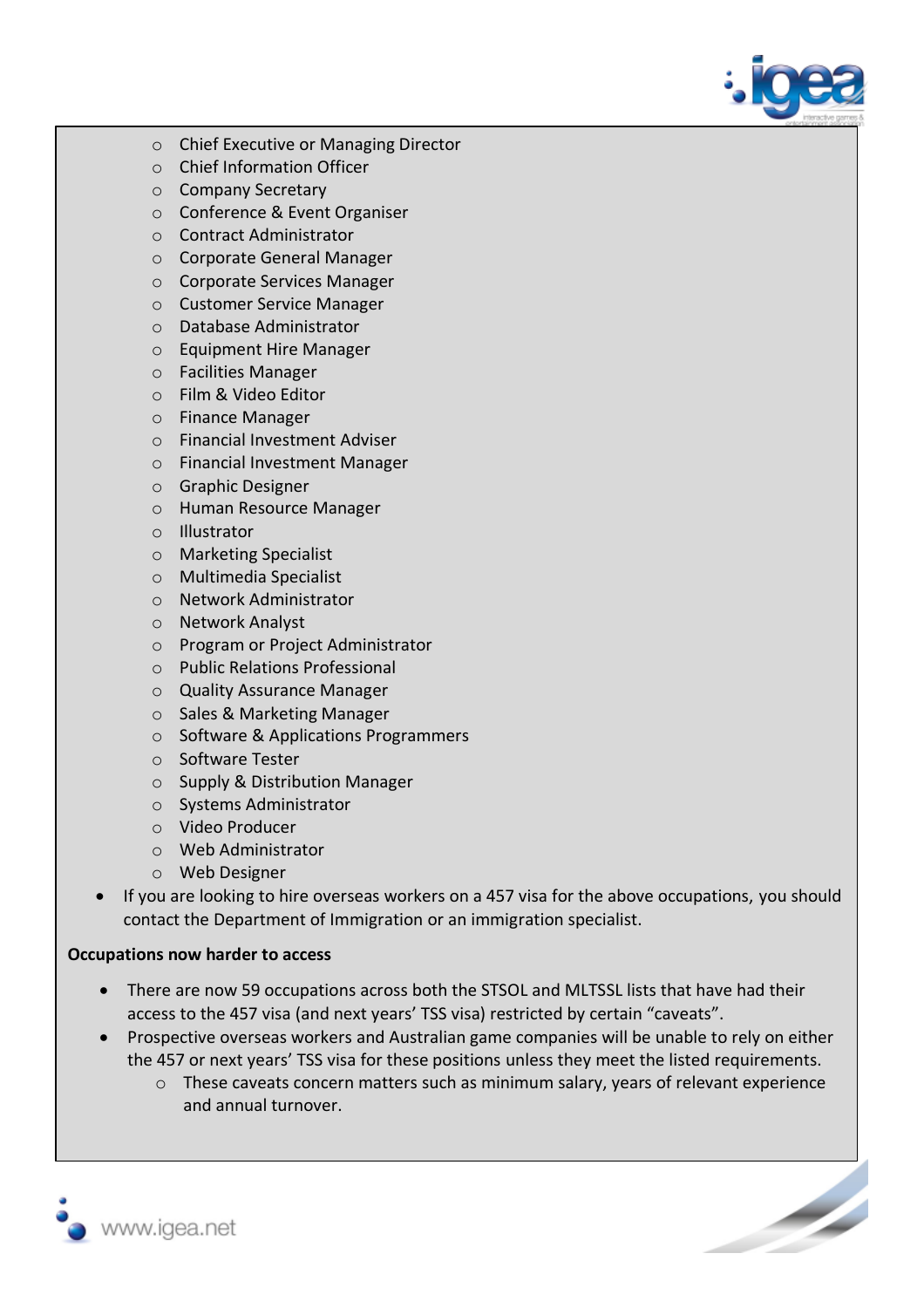

- Here are the occupations likely to be most relevant to the games industry that are now harder to access, but again we encourage members to look through the [full list](https://www.border.gov.au/Trav/Work/Work/Skills-assessment-and-assessing-authorities/skilled-occupations-lists/caveats-457-occupations) and, more importantly, the specific caveats that apply to each occupation.
	- o Accountant (General)
	- o Advertising Specialist
	- o Chief Executive or Managing Director
	- o Conference & Event Organiser
	- o Contract Administrator
	- o Corporate General Manager
	- o Corporate Services Manager
	- o Customer Service Manager
	- o Facilities Manager
	- o Finance Manager
	- o Graphic Designer
	- o ICT Project Manager
	- o ICT Support Engineer
	- o ICT Systems Test Engineer
	- o Information & Organisation Professionals
	- o Marketing Specialist
	- o Recruitment Consultant
	- o Sales & Marketing Manager
	- o Software Tester
	- o Supply & Distribution Manager
- To provide specific examples, here are examples of the caveats and restrictions that apply to some of the above occupations:
	- o Accountant: now excludes positions in businesses that have an annual turnover of less than \$1 million and fewer than five employees.
	- o Advertising Specialist, Graphic Designer & Software Tester: now excludes positions that do not require a minimum of two years' relevant work experience.
	- o Chief Executive or Managing Director: now excludes positions in businesses that have an annual turnover of less than \$1 million, fewer than five employees and a nominated base salary of less than \$90,000.
	- o Marketing Specialist and Sales & Marketing Manager: now excludes positions that predominately involve regular direct client transactional interaction, have a nominated base salary of less than \$65,000 and with businesses that have an annual turnover of less than \$1 million.
	- o Supply & Distribution Manager: now excludes positions in businesses that have an annual turnover of less than \$1 million, fewer than five employees and a nominated base salary of less than \$65,000.
- If you are looking to hire overseas workers on a 457 visa for the above occupations, you should contact the Department of Immigration or an immigration specialist.